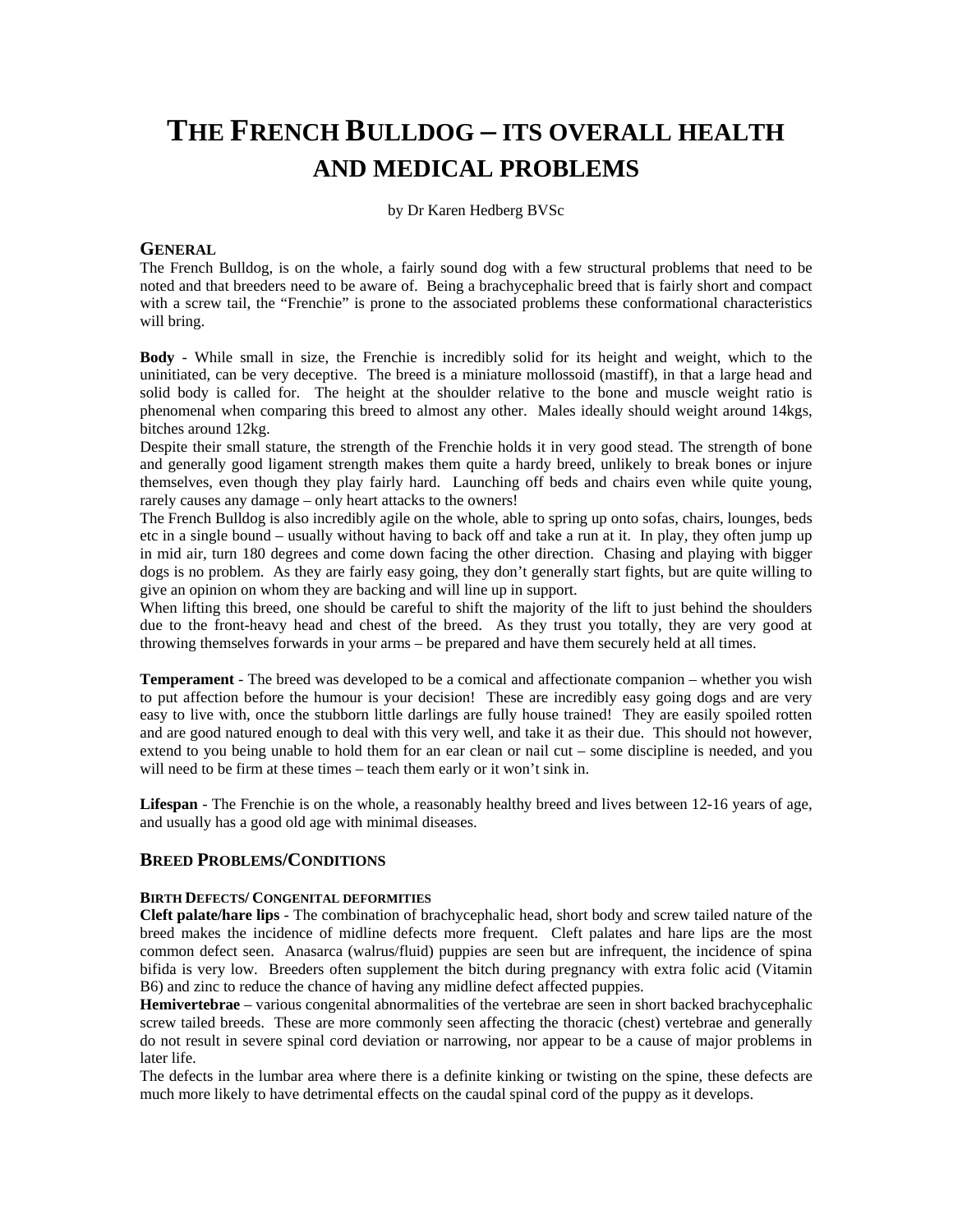Excessively short bodied puppies tend to have more defects of the spine than the longer bodied puppy. Severe deviations as a result of the hemivertebrae will cause problems, but these are of relatively low incidence. Where they occur, these individuals should ideally not be bred from.

**Ideally**, one would be advised to X ray the spines of French Bulldogs prior to breeding to at least know what level of hemivertbrae is present and to screen out those dogs with severe defects. Puppies can be checked from a young age (6-8 weeks ) if a severe defect is suspected. For breeding purposes, an X ray around 12-15 months would be a good time to check the dogs – need a lateral view and a DV view (down through the middle - one can usually get the hips on the same view if needed) to get a clear picture.

#### **BONE DISORDERS**

**Hip Dysplasia** – the breed is generally fairly sound in this area if the ligaments are tight. If concerned, screen hips prior to breeding (over 12 months). Excessively loose and or shallow hips should ideally not be bred from.

**Knees/Stifles** - generally very sound, some cases of slipping patellas – not very common, seen more frequently in combination with very straight stifles and loose ligaments.

**Back problems** – not uncommon in the older Frenchie (5-6 years and up). This is most commonly as the result of intervertebral disc problems, which can cause hindquarter paresis (incoordination, scraping of the hindfeet), to severe cases where the hindquarters are totally paralysed. X rays are usually required and most respond well to ongoing anti-inflammatory treatment. There is a suspected inherited component to this problem in the breed. Most dogs respond well to rest and arthritis medication without requiring surgery.

**Spondalytis** – not uncommon to see degenerative changes along the spines of the older dogs. These respond well to treatment.

#### **BRACHYCEPHALIC AIRWAY SYNDROME**

This is a syndrome with a combination of a long soft palate, narrow nostrils, everted laryngeal saccules and under development and narrowing of the trachea. The most common finding in all cases is the long soft palate.

**Signs** of respiratory distress, very noisy breathing, decreased exercise tolerance and heavy snoring are all common symptoms. Warm/hot/humid conditions, increased weight, exercise, excitement, allergic reactions - all of these are added risk factors that can result in severe respiratory distress and possibly death if not treated.

**Treatment** of affected dogs usually involves removing part of the soft palate, allowing a freer passage of air into the lungs. This operation will usually improve the airway flow by at least 60%, care should still be given with these dogs in regards to weight, exercise, hot weather etc.

The percentage of French Bulldogs affected with this condition varies according to the bloodlines involved. Overall percentage seen that are severely affected would in my estimation be around 10%. The majority of the severe cases are seen under 1-2 years of age. The odd older dog that is diagnosed as having significant obstruction of the airways often was marginally affected as a youngster and may have developed secondary problems such as obesity and/or hypothyroidism (which can also cause obesity).

Severely affected dogs should be surgically corrected and ideally, not bred from. If used, it should only be to sound partners with no history of problems themselves and preferably where the parents are also sound.

# **MANAGEMENT OF BRACHYCEPHALIC BREEDS IN HOT WEATHER**

Because all brachycephalic breeds have varying degrees of the predisposing anatomical features of airway obstruction, even if it is subclinical, it is appropriate to treat all brachycephalic breeds as *having the potential for upper airway obstruction*. It is worth remembering that with the shorter face, the less the air will cool before it reaches the lungs.

**Predisposing Risk Factors** - Heat, humidity, exercise, excitement can all increase panting as the dog attempts to loose heat and cool itself – this excessive panting in turn can produce local swelling (oedema) and further airway narrowing, increasing anxiety and body temperature; creating a vicious cycle.

**Treatment** - If panting hard, cool the dog all over by hosing the dogs down in a bath or a wading pool. Pay particular attention to the head, throat and belly. Do not attempt to make the dog swallow – ice packs placed along the belly, under the throat will help cool the dog – keep going for a minimum of 10-15 minutes, until the respiration rate slows down. If the dog is still having problems, get the dog to the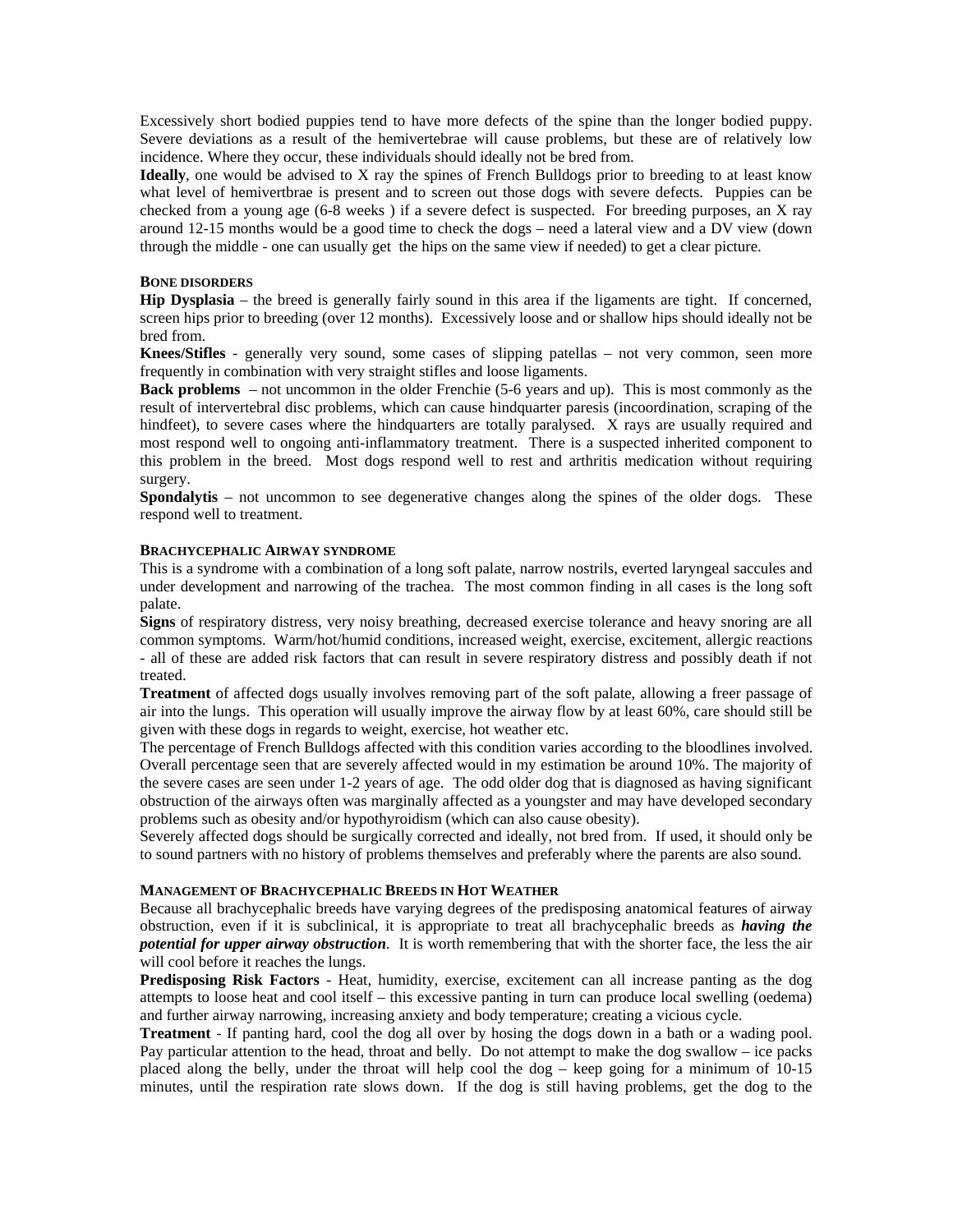veterinarian as soon as possible. Keep the car air conditioned with the cold air directly in the face of the dog.

**Prevention** – be aware of the temperature on a daily basis, weather forecasting generally will give a good idea well ahead of hot weather. Place your dogs on extra electrolytes in their food – this can help them cope with the heat better. Keep your dogs in cool conditions with plenty of through ventilation. Extremely hot weather – the more affected dogs may need to be kept in air conditioning. Fans, wet towels on the floor etc can all be useful items to leave out on hot days.

# **CARE IN NEEDED WITH ANAESTHETISING OR SEDATING BRACHYCEPHALIC BREEDS**

With any brachycephalic breed there must be particular care taken with anaesthetics and the use of sedatives and your veterinarian should be well aware of this.

There can be a closing off of the trachea and soft palate obstruction when brachycephalic dogs are sedated or anaesthetised, so extra care must be taken when undertaking either procedure. The level of care needed is high, and these dogs must be kept under close observation from the time they are anaesthetised until they are fully out of the anaesthetic and are capable of holding their heads up.

The majority of these breeds are pretreated with Atrophine to dry out the mucous surfaces and ideally the anaesthetic agent should be of short duration. The head is kept in an extended position, particularly while recovering and the dog watched very carefully for a good 10-15 minutes after the endotracheal tube is removed.

Sedation over and above the anaesthetic used, particularly with sedatives that lower the blood pressure (eg. Acetylpromazine 'ACP') and/or any compound that prolongs the effects of the anaesthetic, *are not desirable* and should ideally not be used.

The safest sedative to use if a dog is anxious while recovering from an anaesthetic is Valium\*, as it calms the dog without dropping the blood pressure, or relaxing the upper airway muscles.

# **HEART**

**Defects** – uncommon to rare.

**Congestive heart failure** - Even in old age, this breed seldom requires heart medication, and are generally very sound in this aspect.

# **EYES**

**'Cherry eye'** an everted (rolled out)  $3<sup>rd</sup>$  eyelid with the gland underneath exposed – this occurs usually secondary to loose eyelids and inflammation of the eye. Usually seen over 6 weeks and under 6 months of age. Low incidence as most Frenchies have tight eyelids.

**Corneal ulcers** are not uncommon as Frenchies age, due partially to the prominent nature of their relatively large eyes. These respond well to treatment, provided it is prompt and effective. Any ulcer that fails to respond to treatment quickly needs to be reassessed frequently by your veterinarian and may require surgery in the form of a third eyelid flap to rest the eye while it heals.

**Pannus** – deposition of black pigment on the cornea and subsequent drying (dry eye) of the cornea. Seen in the older Frenchie (8 years and up). This is considered to be an autoimmune condition in many breeds. Once the black pigment starts to deposit on the cornea, usually in the medial edge and accompanied by inflammation on the outer edge of the pigmented area, it cannot be stopped but can be controlled for long periods. Eventually the pigment will cover the entire cornea, resulting in blindness – this process usually takes several years.

Treatment - the condition responds well to the use of cortisone drops and/or Cyclosporin\* eye drops. Liquifilm eye ointment to keep the cornea moist is needed in the more advanced cases. Interestingly, most cases I have seen have also been affected by hypothyroidism. Incidence around 10-15% in the aged Frenchie.

# **THYROID**

Hypothyroidism does occur in the breed - there is a small but significant percentage of hypothyroid French Bulldogs seen in general practice – probably around 8-10% in older dogs, generally over 5-6 years of age. Symptoms seen generally include bilateral hair loss and thinning of the coat, low fertility (less common) and obesity.

Treatment involves replacing thyroid hormones and regular checks initially to ensure the condition is under good control. Within 6 weeks most dogs are under very good control.